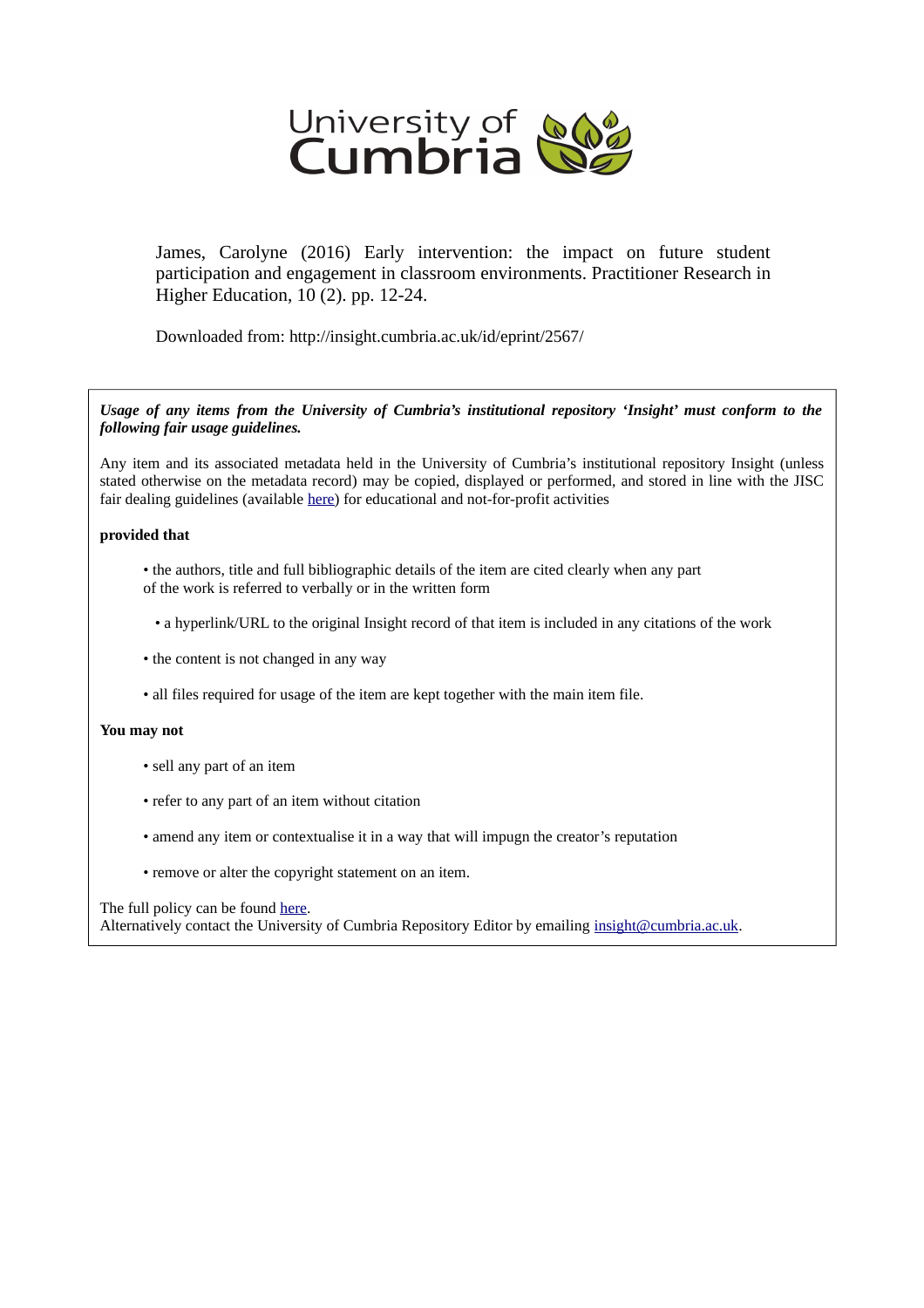**Early intervention: the impact on future student participation and engagement in classroom environments**

Practitioner Research In Higher Education Copyright © 2016 University of Cumbria Vol 10 (2) pages 12-24

Carolyne James University of Cumbria

### **Abstract**

Existing literature shows students agree that active participation in the classroom is important and many want to engage. However, only one third regularly do so and previous studies have suggested that the vast majority of contributions in class may be made by a handful of students. The aim of this research was to explore from the student's perspective what they considered were the key barriers to actively participating in the classroom and to establish whether early intervention can have an impact on their participation. Initial findings revealed that a significant number of students have benefited from the intervention, however, the majority still experience difficulties participating in lectures. Responses indicated that for some students active participation is potentially negative especially for non-traditional and minority students. Traditional informal approaches to encouraging student participation through socialisation have been unsystematic and haphazard and their inadequacies and shortfalls have been highlighted by increasingly larger student groups and widening participation.

#### **Keywords**

Active classroom participation; student engagement; minority students; enhancing student learning.

#### **Introduction**

Since 1992 widening participation in higher education has significantly increased student diversity in a complex number of ways. There have been changes in the social class, ethnicity, first language of students and wide differences in the levels of learning styles and inherent cultural capital<sup>1</sup> (Johnson, 2010:8). Skills and attitudes, that were previously considered basic to undergraduate studying now require varying levels of transitional support, especially in institutions which prepare students for professions that were previously typified by a 'training' regime (such as public sectors roles) (ibid:6). Enabling the development of graduates to become self-aware learners and reflective professionals is now a key responsibility in higher education teaching. Many first- years students arrive at university viewing learning in a passive way where they receive and repeat knowledge given to them by a lecturer. Students need to be supported to modify this perception and develop into active and resourceful participants in the learning journey (Collins & Lim, 2002).

#### **Benefits of Participation in Lectures**

Research has shown that there are convincing reasons to encourage and support student participation in the classroom (Weaver & Qi, 2005; Petress, 2006). It can stimulate student's motivation, improve depth of learning and help them become more critical in their thinking

#### **Citation**

 $\overline{a}$ 

 $1$  Cultural capital- social assets that promote social mobility beyond economic means. Linked to class location, aspirations, involvement in higher cultural pursuits, lifestyle and extra curricular activities (Giddens 2001:276)

James, C. (2016) 'Early intervention: the impact on future student participation and engagement in classroom environments', *Practitioner Research in Higher Education Journal*, 10(2), pp.12-24.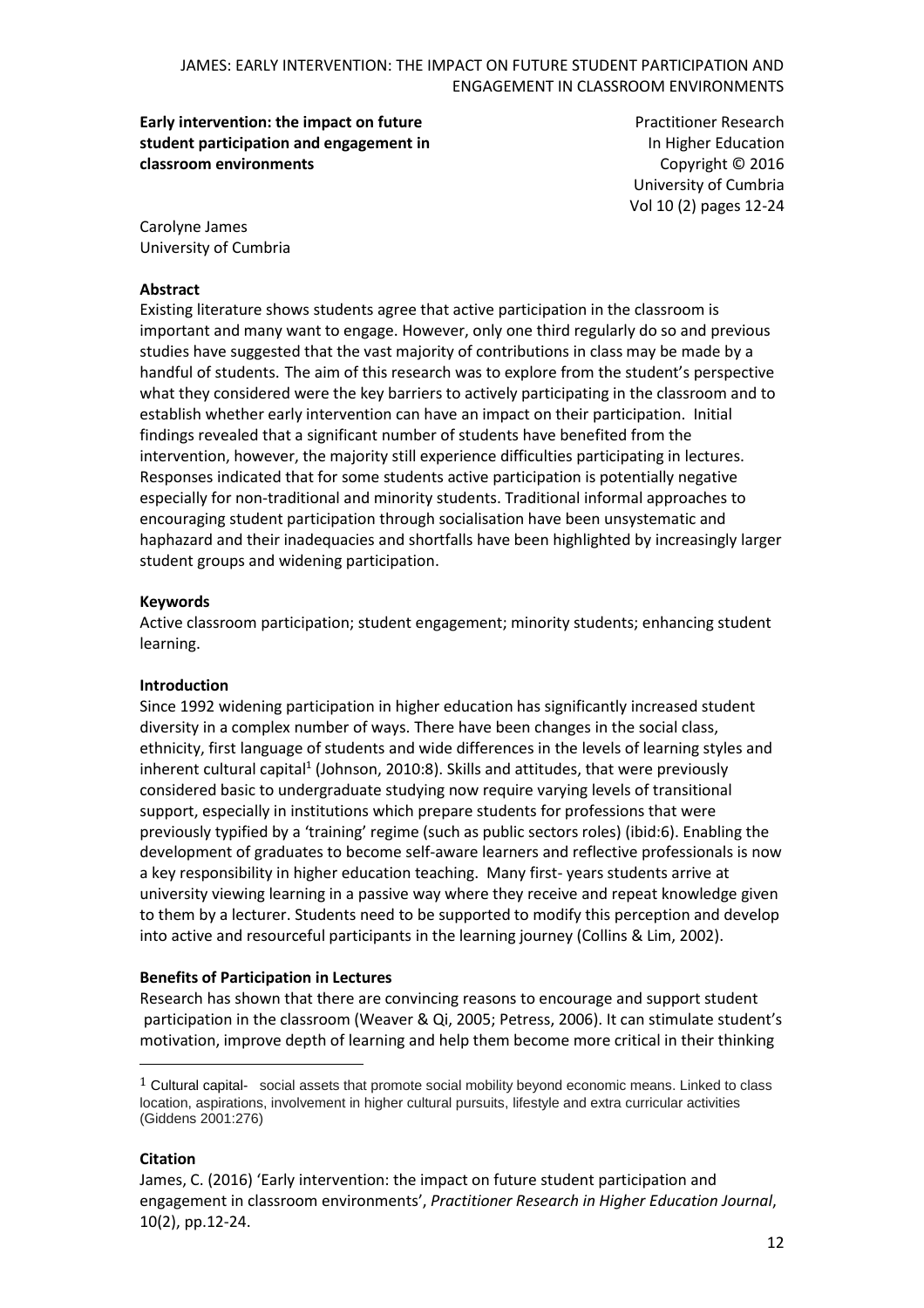(Garside, 1996; Dagget, 1997;Weaver & Qi, 2005). Greater participation encourages higher levels of thinking, which promote skills such as analysis, synthesis and interpretation (Rocca, 2010). Students also showed improved communication skills and an enhanced ability to interact within a group (Dancer & Kamvounias, 2005). Fritschner (2000) found that students believed that participation was vital to their learning and Handelsman et al. (2005) reported that as students began to participate more in the classroom their grades also increased.

## **Defining Participation**

Participation and engagement in seminars and lectures can be defined in a number of different ways. Dancer and Kamvounias (2005) describe participation as a process of active engagement involving; 'preparation, contribution to discussion, group skills, communication skills and attendance' (cited in Rocca, 2010:87). Burchfield and Sappington (1999:290) highlight 'the number of unsolicited responses volunteered' in class, whereas Wade (1994) believes the 'ideal class discussion' is where all the students participate and are interested in the topic and listen to others comments and suggestions. Rotgans and Schmidt focus on levels of cognitive participation and engagement in class and define it as a 'psychological state in which students put in a lot of effort to truly understand a topic and in which students persist studying over a long period of time' (2011:465). In other words, how willing are they to participate and invest in a task and how long will they persist with it. Rotgans and Schmidt suggest that cognitive participation depends on the type of task that is set because the nature of the task will determine the level of student engagement and participation. They state that activities such as working in a group, engaging in discussions, or listening to a lecture are likely 'to result in different levels of cognitive engagement' (ibid:467). They postulate that listening to a lecture is the least cognitively engaging and that working in groups and engaging in discussions the most. They are particularly interested in the levels of student autonomy and claim that the more autonomous a student feels the greater they will participate.

Although evidence demonstrates that students do see participation as important and many students report that they want to engage and participate more than they do, multiple research shows that the reality is only a minority regularly do participate in the classroom (Crombie et al. 2003; Frischner, 2000; Howard & Henney, 1998). According to Howard and Henney (1998) only one third regularly participate and 90% of all participations are made by a handful of students. This research has an important bearing on this study as the author's experience concurs with these findings. Only a small number of students, approximately 4- 6 in a cohort of 49 participated in classroom discussions and asked questions. Extant research highlights some of the reasons why students do or do not participate in class/lectures, the two key barriers being lack of the size of the group and lack of confidence (Wade, 1994; Hyde & Ruth, 2002; Weaver & Oi, 2005).

#### **Class Size**

Multiple researches show that larger classes greatly inhibit participation (Hyde & Ruth, 2002; Myers et al. 2009; Weaver & Qi, 2005). Austin and MacRone (1994) and Crombie et al. (2003) found that classes with approx. 10 students showed the most participation whereas those with more than 40 students showed the least. Weaver and Qi (2005) point out that a significant amount of lecturing occurs in large groups, which reduces participatory opportunities for students. As larger cohorts are not something lecturers can eradicate we need to find the tools to promote and encourage participation and combat the barriers inherent in large student groups. These can range from meeting for smaller weekly sessions, dividing a large class into smaller groups and tactics to try and make lecture theatres feel smaller. The author was able on one occasion only, to reduce the class in half and double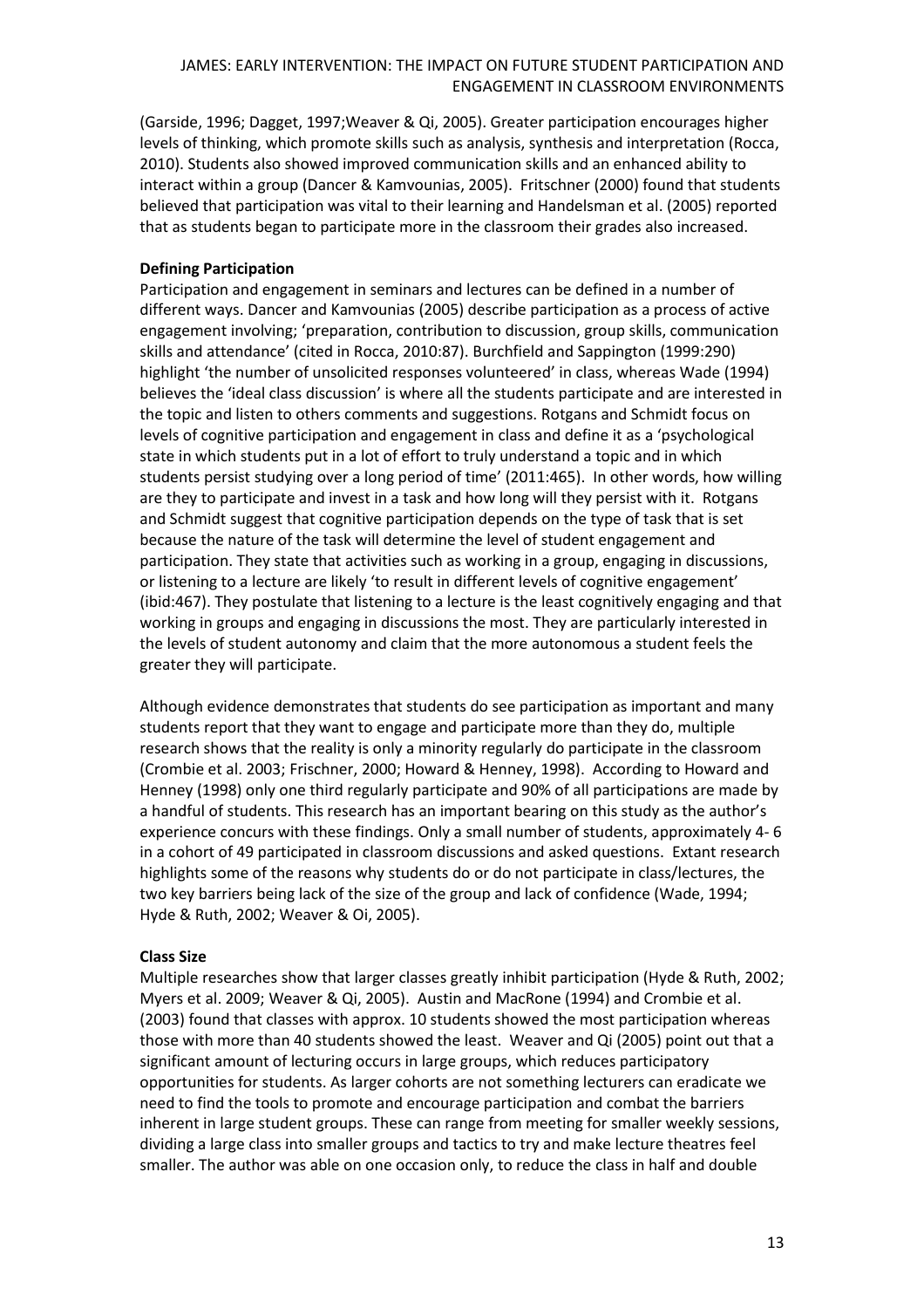teach with support from a colleague and there was an increase in student engagement. To over-come the problem of theatre style rows and column seating which discourages participation lecturers can also move about within the cohort as being in closer proximity to students can psychologically reduce the feeling of a large space (Gleason, 1986; Fritschner, 2000). Semicircles or U shape tables is a more conducive setting and encourages discussions but impossible to achieve with fixed rows in a large lecture theatre (Fassinger, 2000; Fritschner, 2000). Dallimore et al. (2004) also explore how asking student's direct questions, or mandatory participation, can be an effective practice to encourage discussion, and although Moguel (2004) did report some negative responses to this approach, it was in the minority of cases.

### **Confidence**

Confidence and classroom apprehension is a significant barrier to class participation. Regardless of the logistics of the room many students simply feel too inadequate or intimidated in front of other students and the lecturers to participate (Fritschner, 2000, Hyde & Ruth, 2002; Weaver & Qi, 2005). Being nervous and apprehensive about speaking out is a common problem in students and research shows that approx. 60% of students will not participate due to this (Bowers, 1986). Wade (1994) found that if students are led to believe their ideas are important they are more likely to contribute and Neer and Kircher (1989) reported that the more knowledgeable students become about the subject and the better they get to know their fellow students the more likely they are to participate. Gaining knowledge to counteract apprehension can be prompted by setting readings and encouraging the students to do advanced preparation (Fassinger, 1995a; Wade, 1994). Various methods such as setting research tasks, finding key points from a reading, preparing a debate or presentations in small groups can all help to enhance confidence and dissipate apprehension in students (Cohen, 1991; Hyde & Ruth, 2002). Weaver and Qi (2005) report how young, immature and less experienced students can gain confidence from these approaches. However, despite instigating and activating many of these strategies the author still encountered reluctance and unwillingness in the majority of the students to participate in these tasks. This research was undertaken in an attempt to understand from the student's perspective what the key barriers were that prevented them from actively participating in seminars and lectures

#### **Method**

Action research is undertaken by practitioners for the aim of developing their practice and it is carried out at the same time as it is being performed. The key aim is to solve a problem and implement a change. By adopting a critical and reflective standpoint and a continuous cycle of reflection and revision it involves practitioners asking probing questions of their own practice to influence and implement social change (Thomas, 2013:146). It aims to generate new knowledge, achieve action-orientated outcomes, educate researchers and participants and be implemented in a local setting (McNiff, 2014:14). The research aim lends itself to a more qualitative, constructivist and inductive approach because the aim of was to gather the student's impressions, thoughts, feelings and motivations. These factors relate to issues and phenomena that cannot easily be observed or researched in a more quantitative way. Of course all meanings are subject to underlying assumptions about what counts as 'meaning' but at the heart of the qualitative approach is a 'naturalistic, interpretative philosophy' (Fosey, 2012 cited in Punch & Oancea, 2014:182). Therefore, focus groups or interviews would have produced richer data but were not practicable to arrange for such a large cohort, due to time constraints on the researcher and the students. Therefore, a mixed- method questionnaire presented as the most effective method under the circumstances. This type of questionnaire gathers a large amount of data in a short space of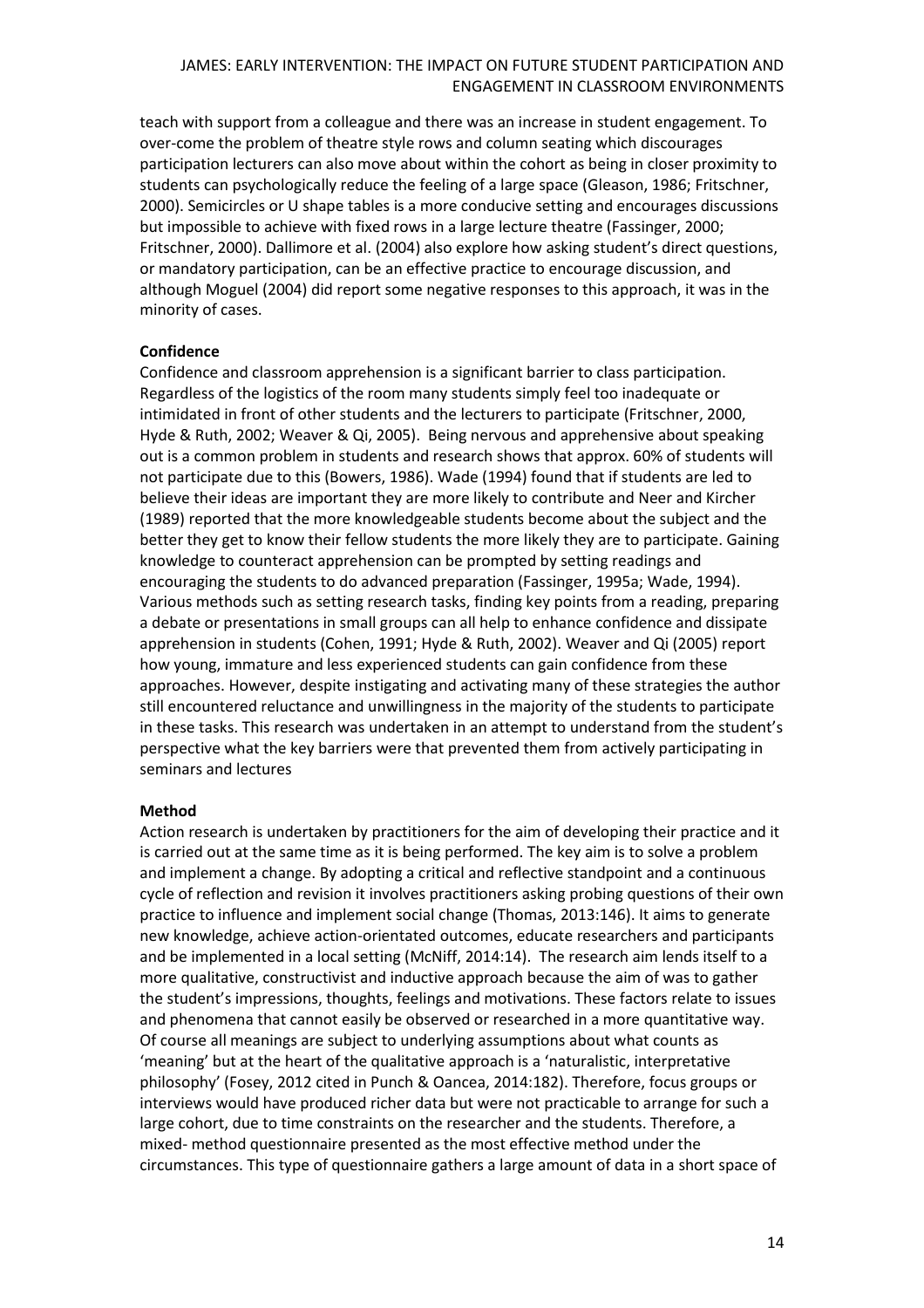time and is a versatile tool (Denscombe, 2007; Churton & Brown, 2010). The structured questions produce findings that can be expressed quantitatively and the space for comments allows for qualitative interpretation and clarification (Thomas, 2013:207). The questions were influenced and informed from the body of research and literature as previously discussed.

## **Setting and Context**

The origins and rationale for this research stem from the authors experiences with a large cohort of first-year students, in a big lecture theatre where lack of participation in the lectures was presenting a number of pedagogical challenges. Attempts to encourage the students to participate in the sessions were met with continued reluctance and lack of engagement. The timetabled lecture ran for four hours and pre-planned debates, group work and discussions were severely hampered and curtailed due to the near absence of involvement by the students.

### **Participants**

The first phase of the research was carried out with forty-nine first- year students in the last month of semester two during a scheduled lecture**.** The research spanned seven months and the findings from the first phase informed and influenced the second phase, (implementation of the change) and the findings from the third phase were evaluated to see how effective the change had been.

### **Data Collection**

Anonymous quantitative and qualitative (mixed method) style questionnaires were used. Before the participants were asked to complete the questionnaires the author explained what the research entailed and assured them the questionnaires would remain anonymous. To achieve this the students completed the consent forms separately and they were placed in an envelope by the students and sealed at the end. It was made clear to the students that they did not have to complete the questionnaire and they could withdraw at any time. The completed questionnaires were also placed in a sealed envelope and the consent forms stored with another tutor. The researcher did not leave the room but retired behind the lectern and faced away from the students. These measures were taken as it was crucial to the credibility and honesty of the data that the students were confident their answers were anonymous to try and hence avoid 'prestige bias'. (Thomas, 2013:208). This is where the respondents assumes that there is a 'right answer', for example, if they believe the tutor may try and match handwriting from a consent form to a questionnaire or the presence of the tutor in the room it may impact on their responses (ibid). It is therefore not enough just to state that the questionnaires will be anonymous but to be explicit as to how that will be achieve.

#### **Data Analysis**

The data was analysed by examining all the responses given to all the questions by one respondent at a time. This method is more likely to provide a complete picture of the responses and enabled the author to conduct a content analysis and identify common themes, 'problems speaking out', big lecture, group to large and so on (see Figure 1.). These were then thematically coded and counted for frequency (Kumar, 2012:256).

#### **Pre-Intervention Data**

The findings correspond very closely with the extant research. Out of 49 students over half (27) stated they did have problem speaking out in lectures and reasons for this ranged from the group being too large, being laughed at, looking foolish, and not knowing the other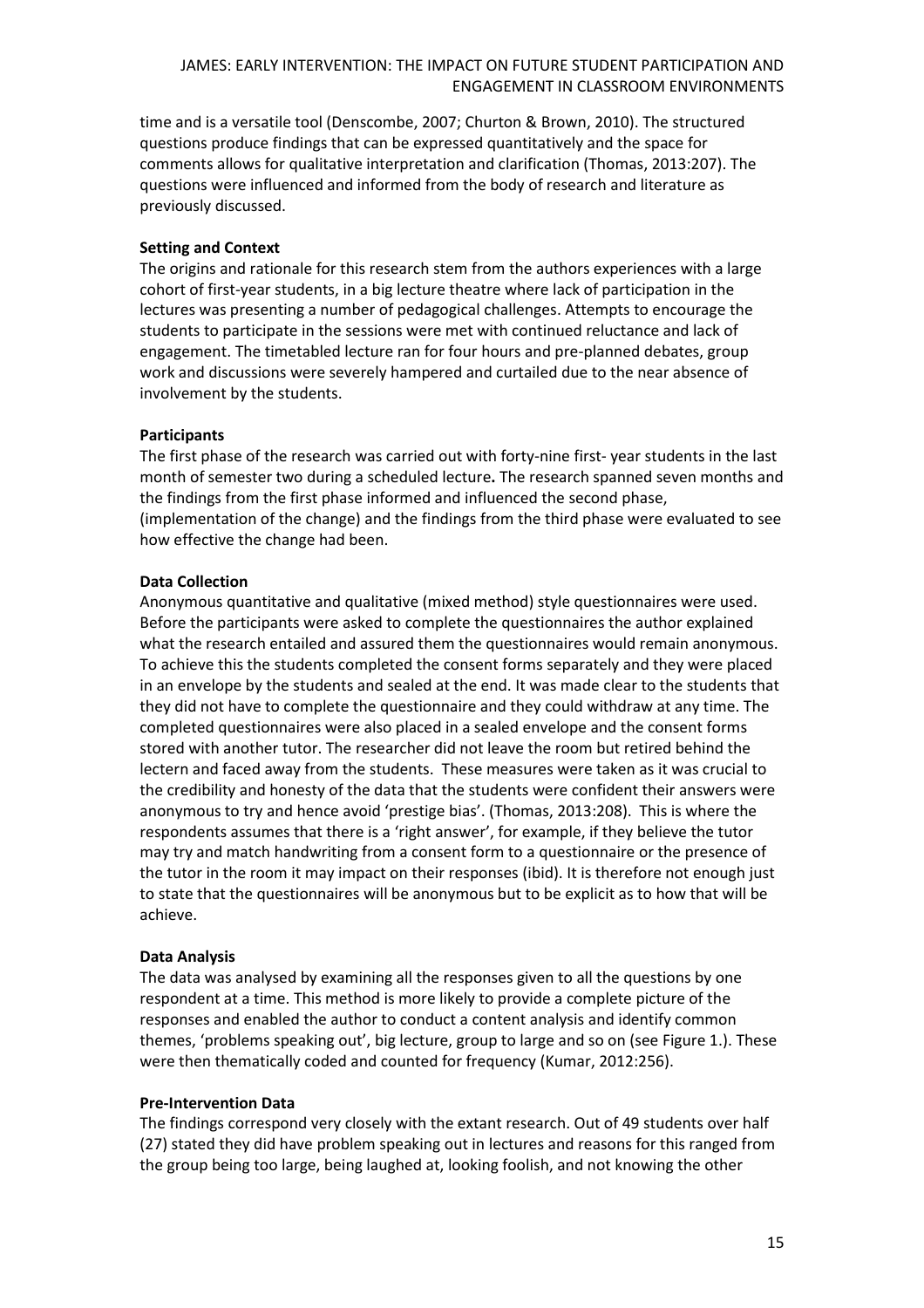students. A handful (5) gave mixed responses indicating that it would depend on other factors (if they were sure of answer for e.g.) as to whether they would speak up.

| 49 - 1st Year Students                                                                                                                                                                                             |                                                                                                                                                                                                             |                                                                                                                                                                                                                                                                               |  |  |  |
|--------------------------------------------------------------------------------------------------------------------------------------------------------------------------------------------------------------------|-------------------------------------------------------------------------------------------------------------------------------------------------------------------------------------------------------------|-------------------------------------------------------------------------------------------------------------------------------------------------------------------------------------------------------------------------------------------------------------------------------|--|--|--|
| <b>Questions</b>                                                                                                                                                                                                   | <b>Quantitative data</b>                                                                                                                                                                                    | <b>Qualitative Data</b>                                                                                                                                                                                                                                                       |  |  |  |
|                                                                                                                                                                                                                    |                                                                                                                                                                                                             |                                                                                                                                                                                                                                                                               |  |  |  |
| Q1. Do you find it difficult to<br>speak out to either answer or<br>ask questions on lectures?                                                                                                                     | 27 did have problems speaking<br>out<br>5 mixed replies $\rightarrow$                                                                                                                                       | 'in smaller groups'<br>'if I am asked directly'<br>"I don't like being asked directly'                                                                                                                                                                                        |  |  |  |
| Q2. If you do, why is this? $-$<br>(e.g.: Too shy/lack of<br>confidence/worried people<br>may laugh or be<br>hostile/worried you may get it<br>wrong/big lecture<br>theatreany other reason?)                      | Big Lecture -3<br>Group too large- 5<br>Others might shout me down -2<br>Others might laugh at me - 6<br>Worried answer is<br>wrong/silly/stupid-19<br>Don't know many people - 8<br>Lack of confidence -14 | 'Asking a silly question'<br>'Difficult to be first person to speak'<br>'If I am confident about the answer'<br>'Don't know how to word answers'<br>'in case others laugh'<br>'looked down on if I get answer<br>wrong'<br>'sometimes I get scared'<br>'don't know everybody' |  |  |  |
| Q3. If you do find it easy to<br>ask questions/answer<br>questions - why is this                                                                                                                                   | 17 stated they had no problems<br>speaking                                                                                                                                                                  | 'I am older and not bothered what<br>people think'<br>'happy to speak'<br>'there is a friendly atmosphere'<br>'confident and curious'<br>'only way of learning'<br>'easy to ask questions'                                                                                    |  |  |  |
| Q4. How well do you know<br>the rest of the cohort? (How<br>many students you know and<br>communicate with group)<br>Under 10<br>Under 20<br>Under 30<br>$40 +$                                                    | Under 10 - 21<br><b>Under 20-19</b><br>Under 30-11<br>$40 + 8$                                                                                                                                              |                                                                                                                                                                                                                                                                               |  |  |  |
| Q5. Do you feel that knowing<br>the rest of the cohort better<br>would give students<br>confidence to speak out in<br>lectures?  If you do  why?                                                                   | 39 stated that it would help<br>2- no difference                                                                                                                                                            | 'more comfortable and relaxed'<br>'easier to speak out'<br>'won't be embarrassed'<br>'people won't feel stupid and not<br>worry about being judged'<br>'people won't be scared to ask out<br>or help friends'                                                                 |  |  |  |
| Q6. What type of activities do<br>you think encourage students<br>to get to know each other?                                                                                                                       | Social Activities/parties/pub-9<br>Group work/team building -43<br>Problem solving -6<br>Ice Breakers - 4                                                                                                   |                                                                                                                                                                                                                                                                               |  |  |  |
| Q7. What type of activities do<br>you think encourage students<br>to engage more in lectures?<br>(Examples: group<br>work/researching and<br>presenting findings/case<br>studies/role play/<br>worksheets/debates) | Group Work -46<br>Role Play -16<br>Case Studies - 11<br>Debates-24<br>Presenting research - 25<br>Split up from friends -2<br>Seminar type lectures $-2$<br>Work sheets-2                                   |                                                                                                                                                                                                                                                                               |  |  |  |

**Figure 1.** Pre- Intervention Questionnaire Data.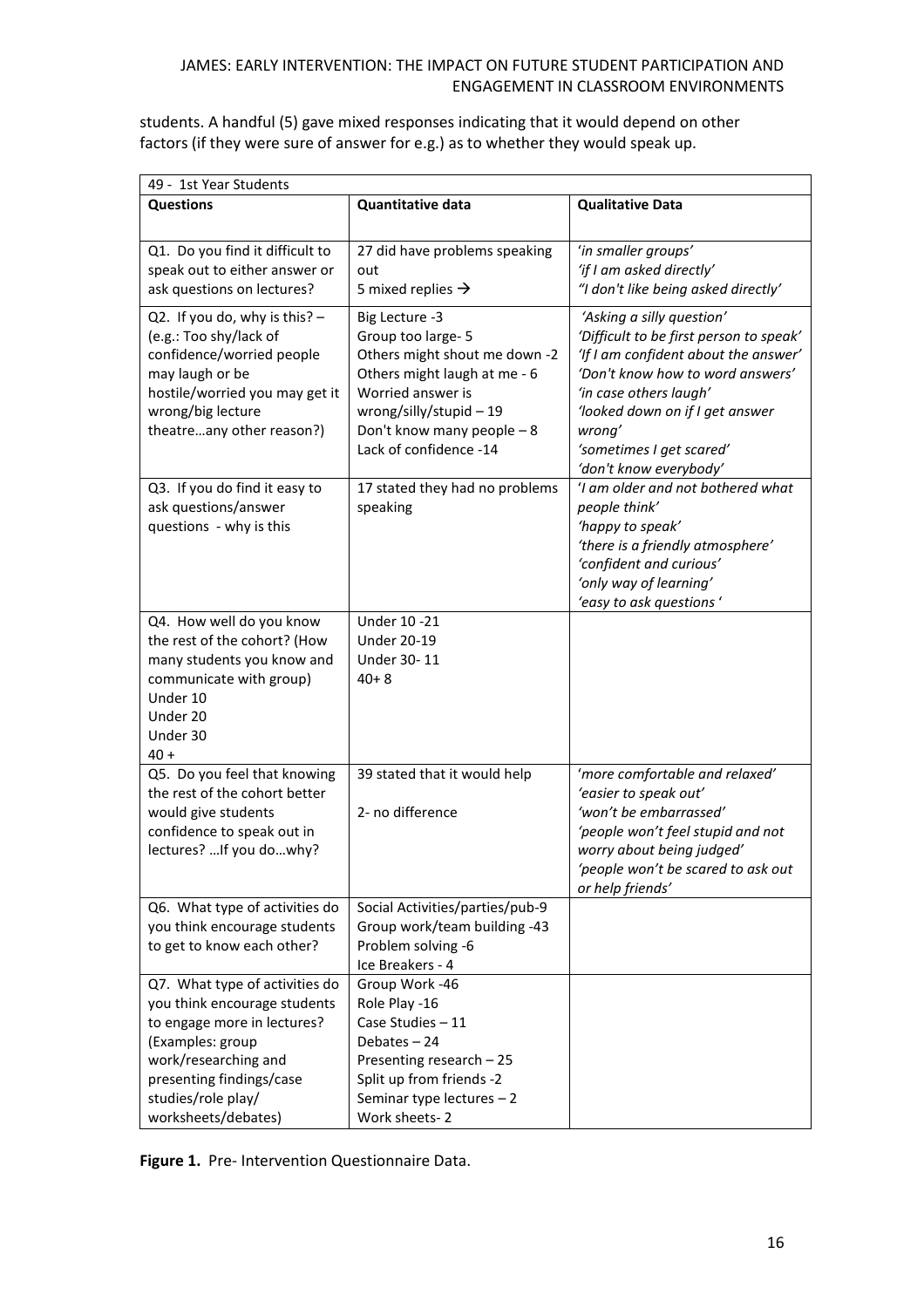Lack of confidence varying levels of classroom apprehension are reported from 32 out of the 49 students. For example:

Asking a silly question Difficult to be first person to speak If I am confident about the answer Don't know how to word answers in case others laugh looked down on if I get answer wrong

Although only 8 reported that not knowing other students was a barrier in Q2, 39 of them felt that knowing the rest of the cohort well would increase classroom confidence. Interestingly 17 students reported having no problems speaking out or participating in class. This finding is in stark contrast to the author's experience with the group where rarely did more than 5 students participate. Analysis of this miss match is a challenge – either these answers were not truthful and the issue of 'prestige bias' prevailed with some students or despite having no issues about speaking in class they simply chose not to.

Tellingly, in answer to Q6 regarding which activities would encourage participation one student noted:

We already do all of these and it doesn't help. I personally think its too late for any of us to make new friends within the group as everyone already has their little 'clicks' and therefore making it difficult to talk to others

## **Implementation of Change**

Therefore, to determine whether early intervention could have an impact on future student participation and engagement in classroom environments during Welcome Week the author ran a two-hour introductory lecture. There were approximately 55 students and the age profile of the students ranged between 18-21. The activities were designed to introduce new students to the lecture/seminar format and a short lecture on 'Binge Drinking' supported by Power Point slides was delivered. The students were then organised into small groups with a series of set tasks to complete and feedback. Before the tasks they were asked to introduce themselves to each other and spend five minutes talking. The tasks comprised of questions on 'binge drinking' as a social phenomenon and examples were provided to get students thinking. Two other staff was engaged to circulate and assist with the 'buzz groups'. The task was designed to both introduce students to a relevant topic within criminology (one from a topic they likely had some prior knowledge of) and encourage the students to talk to each other. They were required to feedback information and ideas and enter into a wider discussion. There was a very positive reaction from the students with a significant number participating and engaging in discussions and some staying back after the session to give affirmative verbal feedback.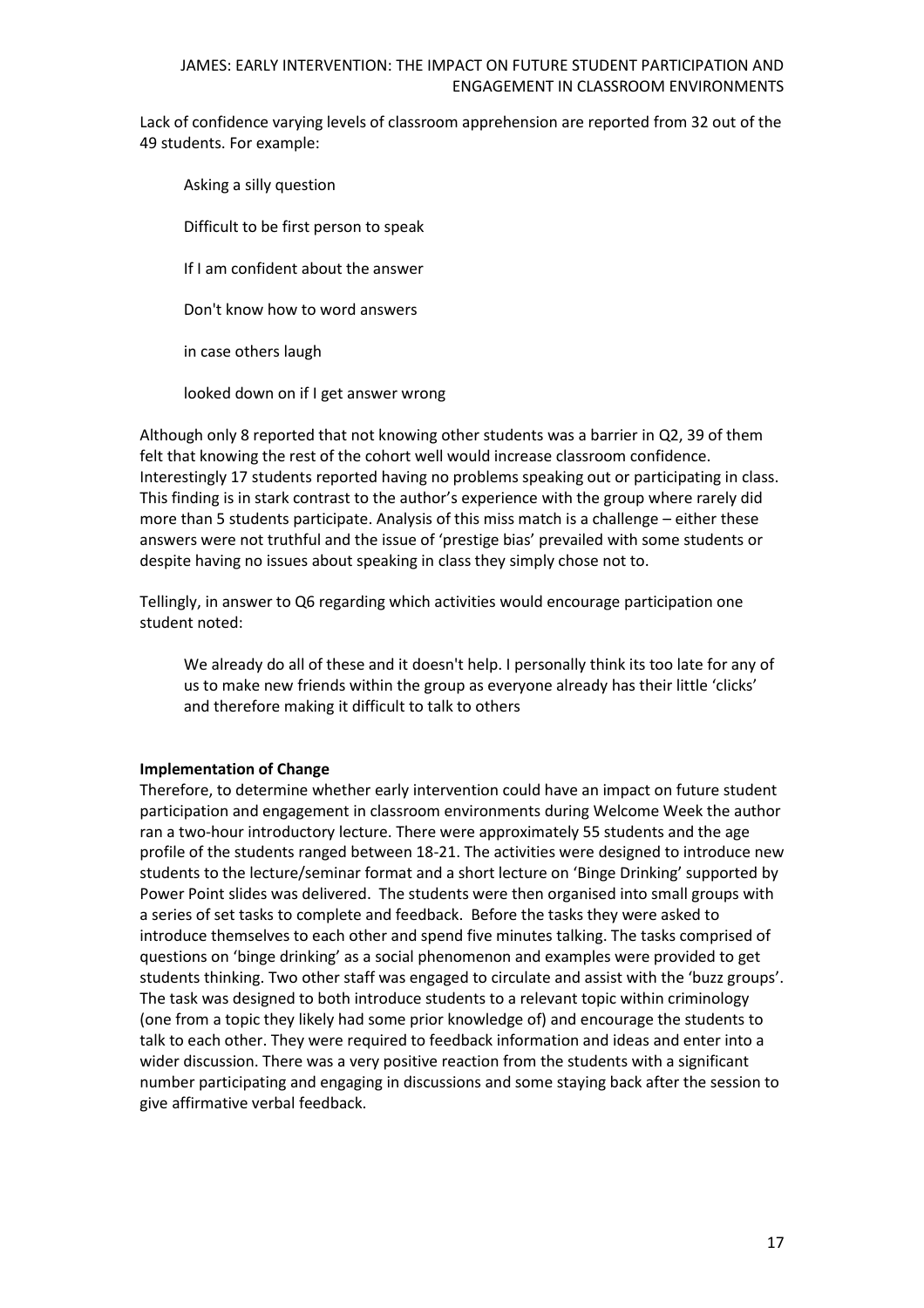|                      | <b>Peer Feedback</b>                                                                                                                                                                                                                                                                                                                                                                                                                                                                                                                                                                                                                                                                                                                                                                                                                                                                                         | <b>Areas of Good Practice:</b>                                                                                                                                                                                                                                                                                                                                                                                      |
|----------------------|--------------------------------------------------------------------------------------------------------------------------------------------------------------------------------------------------------------------------------------------------------------------------------------------------------------------------------------------------------------------------------------------------------------------------------------------------------------------------------------------------------------------------------------------------------------------------------------------------------------------------------------------------------------------------------------------------------------------------------------------------------------------------------------------------------------------------------------------------------------------------------------------------------------|---------------------------------------------------------------------------------------------------------------------------------------------------------------------------------------------------------------------------------------------------------------------------------------------------------------------------------------------------------------------------------------------------------------------|
|                      | <b>Observation of Teaching</b>                                                                                                                                                                                                                                                                                                                                                                                                                                                                                                                                                                                                                                                                                                                                                                                                                                                                               |                                                                                                                                                                                                                                                                                                                                                                                                                     |
| Peer<br>1            | Group discussions centered around behavioural norms<br>amongst young people and students in particular during<br>fresher's week.                                                                                                                                                                                                                                                                                                                                                                                                                                                                                                                                                                                                                                                                                                                                                                             |                                                                                                                                                                                                                                                                                                                                                                                                                     |
|                      | In the small groups I observed issues such as:<br>gender issues: is binge drinking solely a male activity<br>$\overline{\phantom{m}}$<br>- who can drink the most and remain standing<br>female behaviour mimicking male counterparts -<br>$\blacksquare$<br>gendered assumptions challenged<br>group members reflecting on their own experiences<br>$\blacksquare$<br>binge drinking as a social activity: fitting-in and being<br>٠<br>accepted as part of a group<br>culture of binge drinking amongst the student<br>population<br>techniques of neutralisation (Sykes & Matza, 1957)<br>$\overline{\phantom{a}}$<br>employed to justify and explain behaviour:<br>'everyone does it', 'all students binge drink during<br>fresher's week', 'it's expected', 'it's part of student<br>life'.<br>the students introduced themselves to other<br>members of the group<br>the sharing of common experiences | Well planned and<br>researched.<br>Subject matter relevant to<br>the audience<br>Active engagement with<br>the debates<br>Collected and summarised<br>key points from the group<br>feedback                                                                                                                                                                                                                         |
| Peer<br>$\mathbf{2}$ | Students readily engaged with the task and the following<br>ranges of issues were fed back.<br>Gender Issues<br>Challenges to gender stereotypes of women and<br>$\bullet$<br>alcohol<br>Age related drinking<br>$\bullet$<br>Media representations of images of young people<br>$\bullet$<br>Student attitudes and cultures of drinking<br>$\bullet$<br>Health related issues<br>$\bullet$<br>Policy making<br>$\bullet$<br>Costs to tax payers and political view                                                                                                                                                                                                                                                                                                                                                                                                                                          | My observations were that<br>this was a well designed<br>and produced lecture on a<br>subject clearly of interest<br>and one that students<br>engaged with immediately.<br>It had a strong and positive<br>impact generating lively<br>discussion in the buzz<br>groups and extensive<br>debate when fed back to<br>the whole group.<br>It was a high impact<br>session. It was expertly<br>managed by the lecturer |

## **Figure 2.** Peer Feedback.

## **Post Intervention findings.**

The third phase was carried out with forty-four  $1<sup>st</sup>$  year students from the Welcome Week Cohort in similar environment to phase 1 (lecture theatre during scheduled. lecture and with same ethical discussion and procedures) during their third month of study. The author taught this group for six hours a week (two hourly sessions). The questionnaire was identical apart from an extra question about the Welcome Week Session.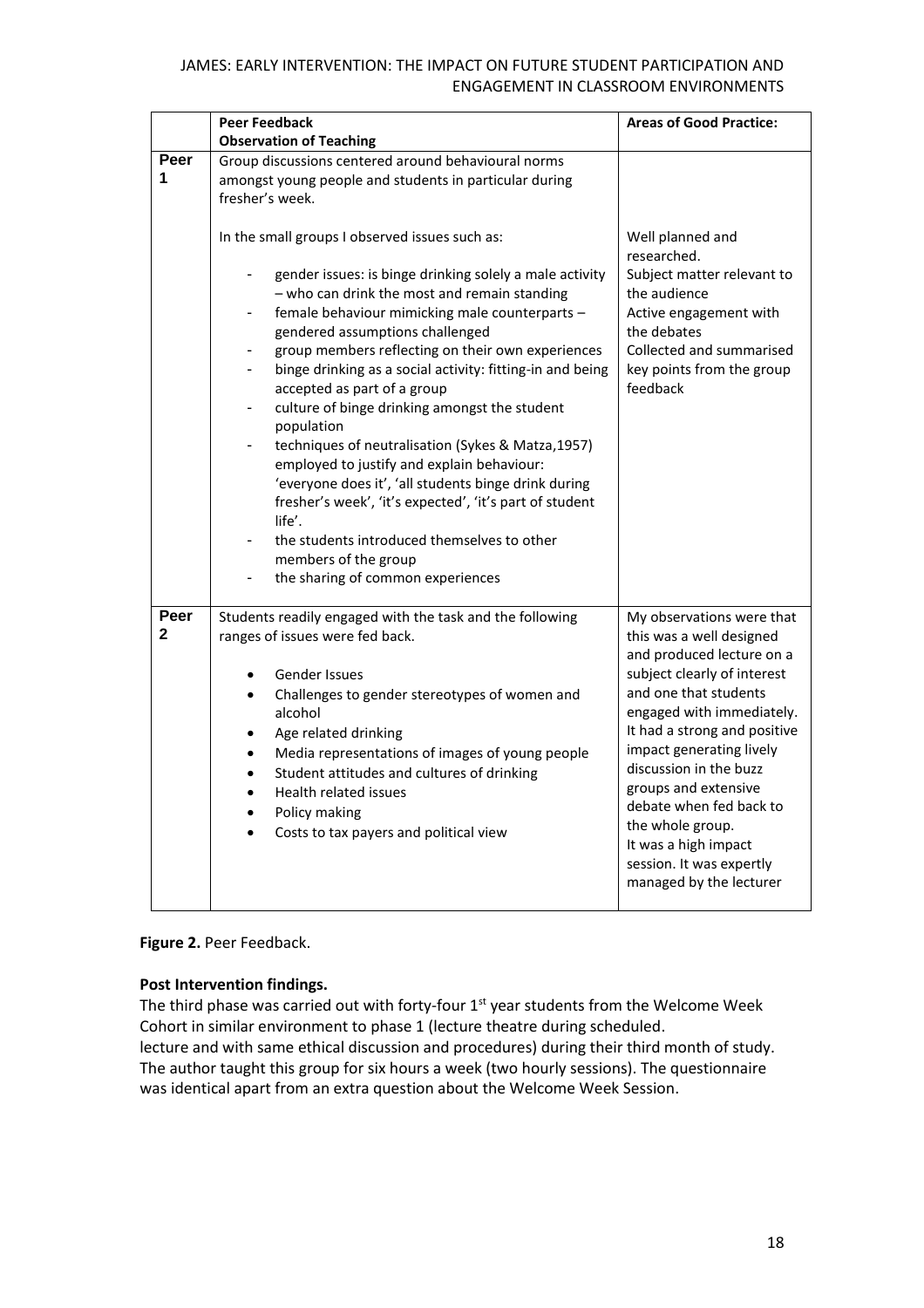| <b>Nov 2014</b>                                                                                                                |                                                                                                                                       |                                                                                                                                                                                                                                                                                                                                                                                                                                                                                                                                                                                                                                         |
|--------------------------------------------------------------------------------------------------------------------------------|---------------------------------------------------------------------------------------------------------------------------------------|-----------------------------------------------------------------------------------------------------------------------------------------------------------------------------------------------------------------------------------------------------------------------------------------------------------------------------------------------------------------------------------------------------------------------------------------------------------------------------------------------------------------------------------------------------------------------------------------------------------------------------------------|
| Q1.                                                                                                                            | 17 did have problems<br>8 'sometimes' $\rightarrow$                                                                                   | 'If I'm unsure of an answer I'm hesitant'<br>"'t times feels intimidating'<br>'okay with short answers'<br>'depends on topics and who is present in the room'<br>'in small groups - comfortable'                                                                                                                                                                                                                                                                                                                                                                                                                                        |
| Q2.                                                                                                                            | Big Lecture Room - 7<br>Lack Confidence - 17<br>Worried answer is<br>wrong/silly/stupid - 15<br>Not Knowing People -2                 | 'lack of confidence, too shy and worried about what people'<br>'might get it wrong /big lecture theatre'<br>'lack of confidence, anxiety. Intimidating in front of a large class'<br>'worried individuals will laugh'<br>'question sound stupid to lecturer'<br>'open environment and welcoming lecturers'                                                                                                                                                                                                                                                                                                                              |
| Q3.                                                                                                                            | 16 - no problems speaking<br>out                                                                                                      | 'I enjoy contributing to a discussion but only if I have something worth<br>saying"<br>'feel like I learn more if I speak out'<br>'lecture allows for questions and answers'<br>'Lecturers invite questions to be asked - quite welcoming atmosphere'<br>'I feel comfortable within myself and lecturer in class'<br>'my own personal learning is more important than someone laughing<br>at me'<br>'being older I'm more confident'                                                                                                                                                                                                    |
| Q4.                                                                                                                            | Under $10 \rightarrow 24$<br>Under 20 $\rightarrow$ 20                                                                                |                                                                                                                                                                                                                                                                                                                                                                                                                                                                                                                                                                                                                                         |
| Q5.                                                                                                                            | 22 stated it would help<br>15 stated it would not<br>5 said 'maybe'                                                                   | 'the more people you know, the more confident you feel to speak'<br>'yes, because everyone is usually thinking same thing'<br>'less intimidating'<br>'would feel like I wouldn't be laughed at'<br>'not be judged'<br>'people will be more relaxed'                                                                                                                                                                                                                                                                                                                                                                                     |
| Q6.                                                                                                                            | Social Activities - 11<br>Group Work - 20<br>Debates $-3$<br>Icebreakers-10<br>Unsure - 4                                             | 'yes, for some people'<br>'I hate icebreakers'<br>'not icebreakers - they are awkward'<br>'Ice breakers are bad'<br>'no forced discussions, makes people talk less<br>'more ice breakers from beginning'                                                                                                                                                                                                                                                                                                                                                                                                                                |
| Q7.                                                                                                                            | Group Work - 26<br>Role Play - 8<br>Case Studies - 10<br>Debates-16<br>Presenting research $-6$<br>Work sheets-1<br>Problem Solving-1 | 'debates if I know the people'<br>'breaking class into groups, then splitting groups into pairs to do<br>research to present back to the group'<br>'group research before lecture'<br>'debates can be controlled and a great way for people to bring views<br>forward'<br>'split group debates'<br>'I hate group work as majority of people never engage in it'                                                                                                                                                                                                                                                                         |
| Q8. If you attended<br>the Binge Drinking<br>discussion session in                                                             | 35 out of 44 participants had<br>attended session.                                                                                    |                                                                                                                                                                                                                                                                                                                                                                                                                                                                                                                                                                                                                                         |
| Welcome Week-<br>please give some<br>feedback about it. Did<br>you find it<br>interesting? (If so<br>why? if not-say why<br>?) | 28 had found it<br>interesting/relevant and<br>beneficial $\rightarrow$                                                               | 'yes, it was a good little insight into a topic in the subject'<br>'yes. it was very interesting and although I don't really drink it was<br>informative and enjoyable'<br>'interesting start to get to know people'<br>'yes, the most interesting /beneficial activity of the welcome week'<br>'there were lots of debates surrounding the subject'<br>'interesting as it's a current issue, therefore learning about<br>contemporary issues'<br>'it was interesting'<br>'interesting and relevant'<br>'good way to engage everybody'<br>'good to hear different points of view & opinions'<br>'it was a relevant subject but a topic' |
|                                                                                                                                | 7 did not or had mixed<br>feelings $\rightarrow$                                                                                      | 'nope, already been told this for past few years'<br>'already studied in college'<br>'not a lot of group involvement'<br>'good introduction but the room a bit overwhelming'<br>'helped debating with people you didn't know'                                                                                                                                                                                                                                                                                                                                                                                                           |

**Figure 3.** Questionnaire Data – Third Phase.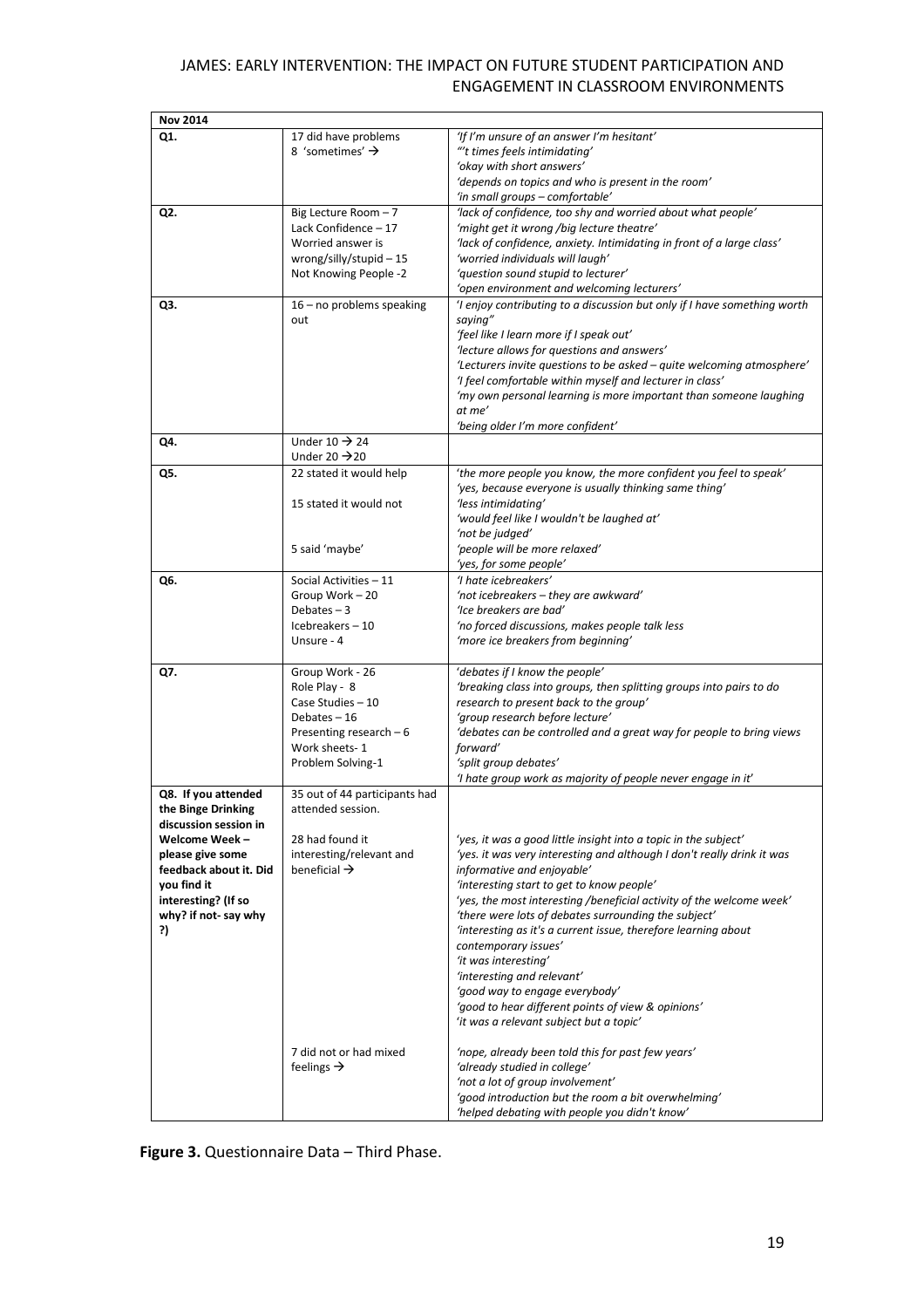## **Discussion of Findings**

Out of the thirty-five students who had attended the welcome week session 28 of them had reacted positively and had found it beneficial**.** For example:

Yes, it was a good little insight into a topic in the subject

Yes, it was very interesting and although I don't really drink it was informative and enjoyable

Interesting start to get to know people

Yes, the most interesting /beneficial activity of the welcome week

There were lots of debates surrounding the subject

Interesting as it's a current issue, therefore learning about contemporary issues

Interesting and relevant

Good way to engage everybody

However, the findings of Q1-7 during phase 3 of the research are very similar to the findings from phase 1 and the extant literature. Many of the comments are comparable with lack of confidence and varying levels of classroom apprehension reported. For example;

Lack of confidence, too shy and worried about what people

Might get it wrong /big lecture theatre

Lack of confidence, anxiety"

Intimidating in front of a large class

Worried individuals will laugh

Sound stupid to lecturer

In response to Q2 only 2 students felt that knowing the others would help break down barriers and in response to Q5 22 stated that knowing other members of the cohort would be helpful. However, 15 stated it would make no difference with 5 'maybes'. Since the welcome week session this cohort had been exposed to more 'ice breakers' and small group work in the modules (which included regularly mixing up the groups) and their level of participation and engagement in lectures was significantly higher than the phase 1 group. As a cohort by the third month 24 of them knew up to 10 people and 20 knew up to 20. Although 'cliques' had formed the level of assimilation and integration was developing and progressing well. However, there was still only a minority that regularly participated – approx. 8-10 students (although 16 stated they had no problems) and the majority still found it difficult (Fritscher, 2000; Crombie et al. 2003). It was interesting to note that a number of students believed that actually knowing their peers better was in itself a barrier and they would feel as equally judged.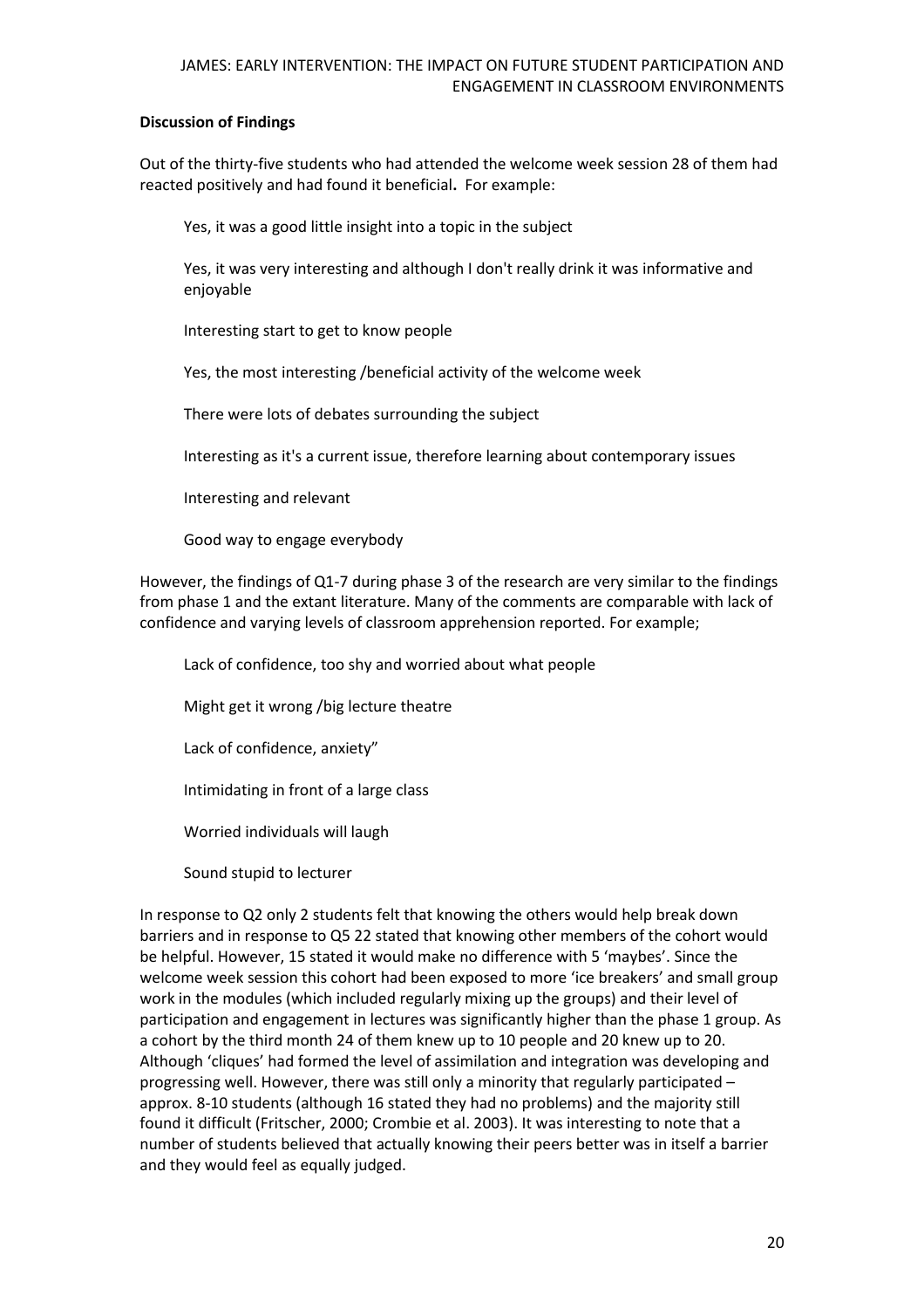It must be borne in mind that the phase one students had completed two semesters with each other by the time the research was carried, whereas the phase three students had only been together for three months. Thomas (2013:147) states it is vital to adopt a critical and reflective standpoint and a continuous cycle of reflection and revision throughout practitioner based research. Therefore, a repeat of the research would establish how successful the change implemented in welcome week had actually been.

However, from the author's perspective the levels of participation and engagement in lectures since the welcome week session had enabled a number of lively and pertinent debates and discussions to occur during the first three months of the semester. Pedagogically the teaching was much more student focused, less didactic and a significant number of the students were showing signs of becoming independent and autonomous learners (Weaver & Qi, 2005). The early signs are that the intervention carried out during welcome week has had an impact on the levels of student engagement and participation in lectures.

There is no doubt that for a significant number of students encouraging increased participation and class discussion is a positive aim however a number of responses in the research gave the author pause for thought and suggested the need to undertake further secondary research:

Some people just don't want to talk

- No, doesn't change anxiety
- No, even if you know them still be hard to talk out.

A number of studies reveal that not all students are, or become, adept at class participation and not all of them want to participate (Jones, 2008). This can be due to personal choice, cultural or linguistic factors or they simply struggle to engage in the academic discourse typical of higher education classroom discussions. Strambler and Weinstein (2010) argue that the adverse effect of perpetually trying to foster whole class participation has been overlooked. High levels of participation can have minimal effect on some students and can in fact obfuscate and even unsettle learning for them. White states that educators must recognise that 'a failure to participate does not necessarily reflect disrespect for the teacher or the class, a disinterest in the subject matter, or apathy in general' (2011). He further argues that lecturers and educators must stay alert to the fact that continually pressuring or 'assertively encouraging' students to participate in class may unfavorably impact on some groups of students and may in effect silence minority voices (White,2007; 2011). International students in particular can struggle to overcome cultural and language barriers. Teachers must be aware that a 'one- size- fits- all' notion of good teaching cannot exist and 'we must be careful not 'replace one orthodoxy with yet another' (Pratt ,002:5).

## **Conclusion**

The findings of this study have implications both for teaching practice and further research. The early findings from this research demonstrate that implementing early intervention strategies does have a positive impact on future participation in classroom environments for some students but not all. However, the overall findings do concur with the extant research that only one third of students regularly participate and 90% of all participations are made by a handful of students (Howard & Henney, 1998). Barriers such as large lecture theatres, big groups and varying levels of classroom apprehension are problems that are inherently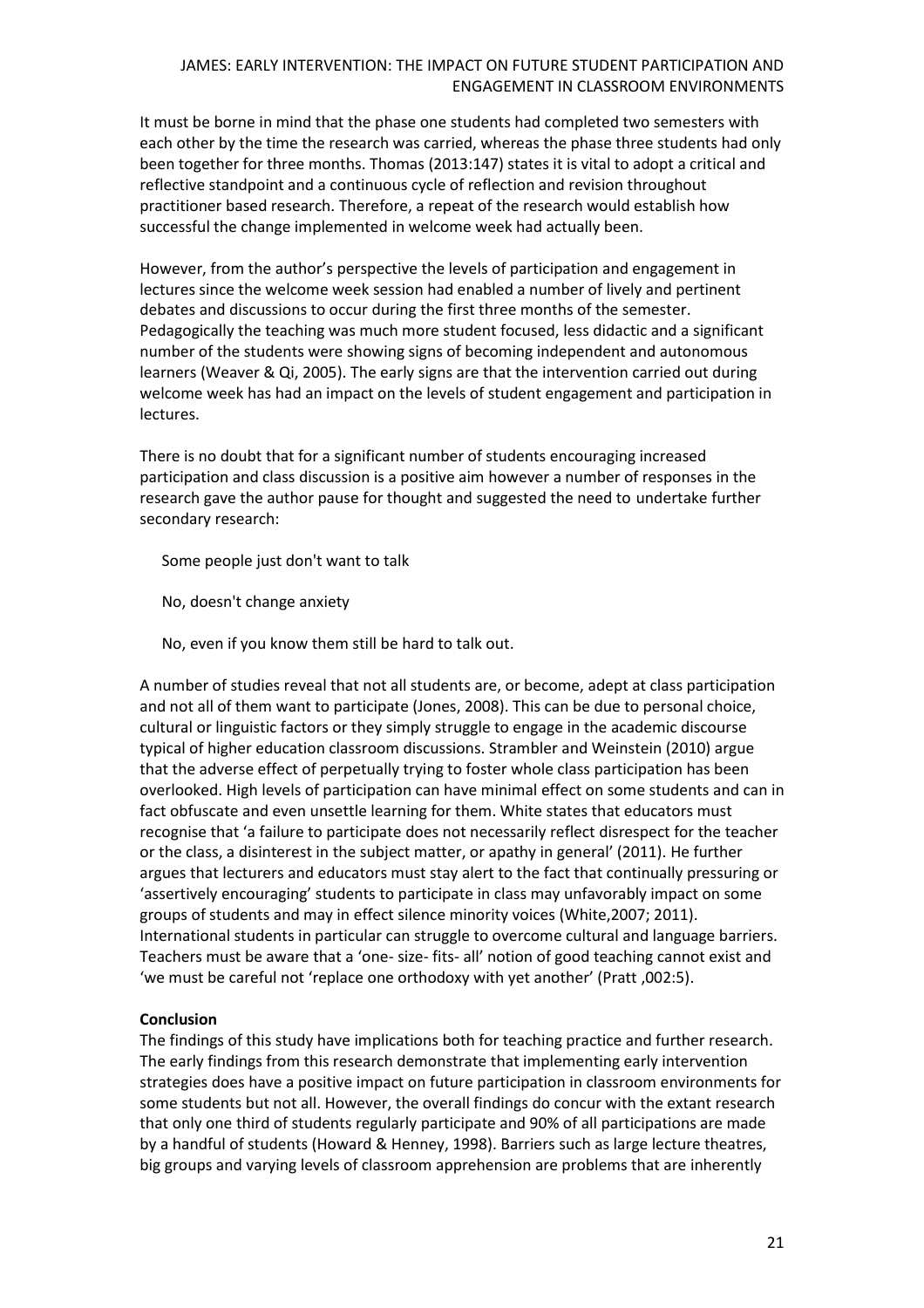difficult for educators to overcome for each individual student and as the findings demonstrate a significant number may actually be harmed by an indiscriminate approach that urges participation.

It is essential that as educators we are cautious not to wholly absorb the class discussion/participation pedagogical paradigm as a panacea for enhancing student learning. That is a challenge for tutors, especially in widening participation institutions, where any transmissive/didactic styles of teaching are fervently discouraged, (Biggs & Tang, 2011). It is also difficult in a milieu where increasing student diversity and widening participation are institutional and governmental goals (Gov.UK, 2012) and perceived as 'vital for social justice and economic competitiveness' (HEFKE, nd).

Attempting to understand all the variables that foster and /or inhibit student participation is a challenge for researchers. There is criticism of previous research that has pointed to the range of differing methods and variables that can make across-study comparisons difficult (Rocca, 2010:204). Questionnaires in particular can be problematical because observed participation is not always the same as self-reported participation (Fritschner, 2000). Note this study finding from both groups that report significant high number stating they have 'no problems' speaking out, whilst the reality is only a handful regularly do. Despite these limitations there are dominant themes throughout all the research and researchers must not be dissuaded from pursuing participant research in this area.

One of the areas not explored in this research was the impact of the tutor on the classroom environment – although some participant responses did refer to the influence of the lecturers. Creating a supportive classroom is yet another set of challenges facing educators in an ever- increasing focus on widening participation. Student diversity is critically important to supporting a 'dynamic developing ecology' and 'universities should be places that encourage questioning, critiquing, creating new knowledge and moving society forward' (Wareham, nd:5). Encouraging and promoting questioning and critiquing by the students in to the classroom needs to take account of a wide range of variables and student requirements.

This has been a limited small –scale study but the findings suggest that future work is needed to develop a deeper understanding of the reasons why students do or do not participate in lectures. The author recognises that this study is limited, being based on 93 students from two first year cohorts in the same university. The author was also the same tutor throughout so it cannot be discounted that the student's responses were influenced by the dynamics of the student-tutor relationship (Thomas, 2013). There is scope for further replication studies to confirm the findings of this study. Gathering further data, preferably via focus groups or interviews with the phase three students at the end of semester two will provide more evidence as to what proportion of the first-year students have increased their participation due to the early intervention strategies employed by the author. On-going practitioner action-based research is an invaluable method to gather data that enables evidence –based judgments to be made in how educators carry out and evaluate their educational responsibility for enabling their students to become self-aware and reflective learners.

## **References**

Auster, C. J., & MacRone, M. (1994) 'The classroom as a negotiated social setting: An empirical study of the effects of faculty members' behavior on students' participation', *Teaching Sociology*, 22, pp.289-300.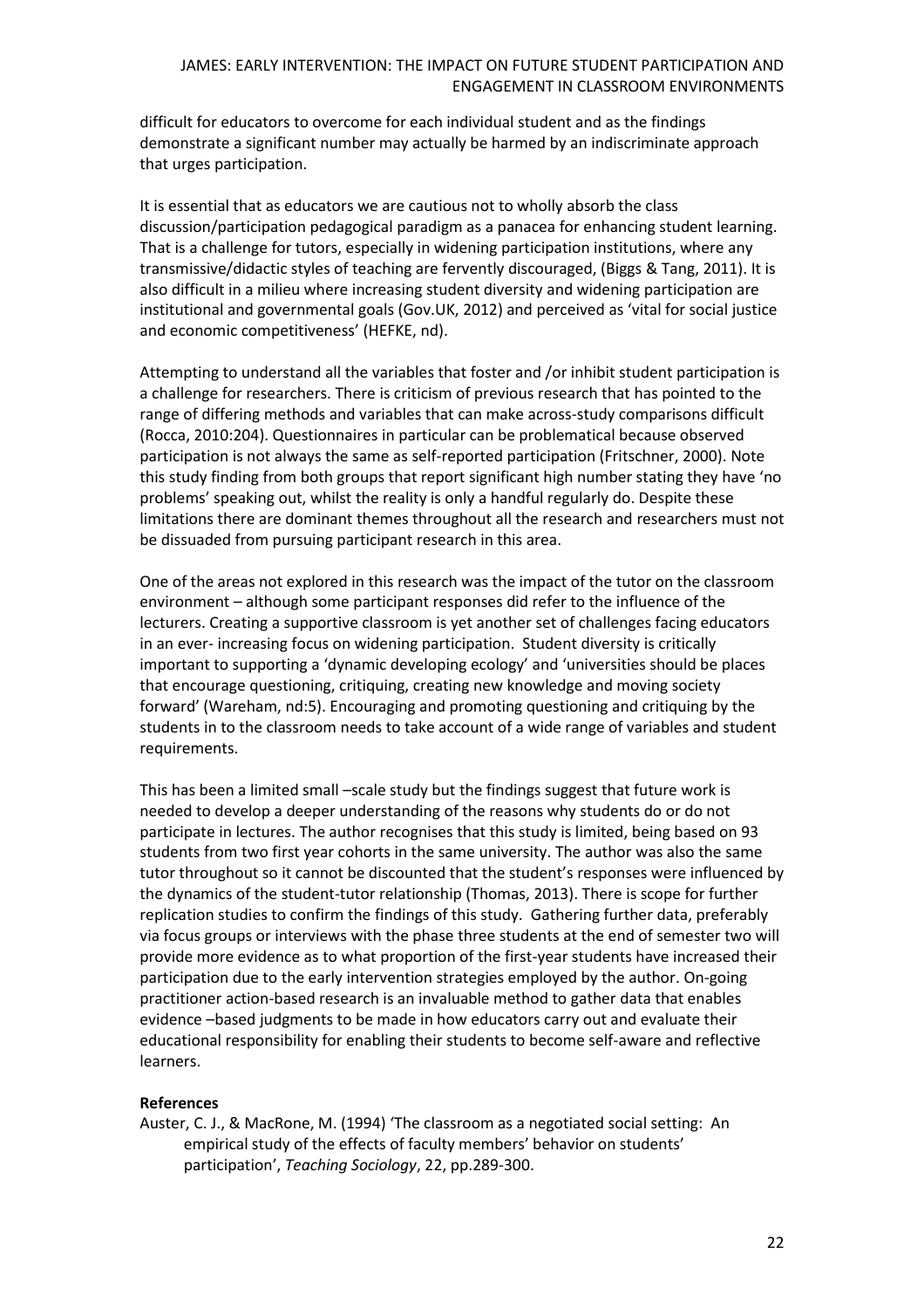- Biggs, J. and Tang, C. (2011) *Teaching for quality learning at university.* 4th ed. Buckingham, Open University Press/McGraw-Hill.
- Bowers,J. W. (1986)'Classroom communication apprehension: A survey', *Communication Education*, 35, pp.372-378.
- Burchfield, C. M., & Sappington, J. (1999) 'Participation in classroom discussion', *Teaching of Psychology,* 26, pp. 290-291.
- Cohen, M. (1991) 'Making class participation a reality', *PS Political Science & Politics,* 24, pp.699-703.

Collins, R. and Lim, H. (2002) *'Great Expectations: staff and students' view of learning at university*' on ILTHE Members' resource area. York: ILTHE.

Churton M., Brown A. (2010) *Theory and Method*. Basingstoke: Palgrave MacMillan.

- Crombie, G., Pyke, S. W., Silverthorn, N., Jones, A., & Piccinin, S. (2003) 'Students' perceptions of their classroom participation and instructor as a function of gender and context', *Journal of Higher Education*, 74, pp. 51-76.
- Dancer, D., Kamvounias, P. (2005) 'Student involvement in assessment: A project designed to assess class participation fairly and reliably', *Assessment & Evaluation in Higher Education,* 30, pp. 445- 454.

Dallimore, E.J, Hertenstein, J.H., Platt, M.B. (2004) 'Classroom participation and discussion effectiveness: Student-generated strategies', *Communications Education*, 53, pp. 103- 115.

Denscombe, M. (2007) *The Good Research Guide for small-scale social research projects*. 3 rd edn. Maidenhead: McGraw press for Open University.

- Fassinger, P.A. (1995b) 'Understanding classroom interaction', *The Journal of Higher Education*, 66, pp. 82-96.
- Fassinger, P. A. (2000) 'How classes influence student's participation in college classrooms', *Journal of Classroom Interaction,* 35, pp. 38-47.
- Fritschner, L.M. (2000) 'Inside the undergraduate college classroom: Faculty and students differ on the meaning of student participation',. *The Journal of Higher Education,* 71, pp. 342-362.
- Garside, C. (1996) 'Look who's talking: A comparison of lecture and group discussion teaching strategies in developing critical thinking skills', *Communication Education,* 45, pp. 212 -227.

Giddens, A. (2001) *Sociology.* 4<sup>th</sup> edn. Cambridge: Polity.

Gleason, M. (1986) 'Better Communication in large classes', *College Teaching*, 34, pp. 20-24.

- Gov. Uk *Widening Participation in higher education,* Department for Business, Innovation and Skills. Available at: https://www.gov.uk/government/policies/wideningparticipation-in-higher-education--4). (Accessed: 28 November 2016).
- Handelsman, M. M., Briggs, W. L., Sullivan, N., Towler, A. (2005) 'A measure of college student course engagement', *The Journal of Educational Research,* 98, pp. 184-191.
- Hyde, C. A. Ruth, B, J. (2002) *Millennials rising: The next generation*. New York: Vintage.
- HEFKE (nd) *Higher Education Funding Council for England, Widening Participation*. Available at: <http://www.hefce.ac.uk/whatwedo/wp> (Accessed: January 2015).
- Howard, J. R., & Henney, A. L. (1998) 'Student participation and instructor gender in the mixed-age college classroom', *The Journal of Higher Education,* 69, pp.384-405.
- Howard, J., Zoeller, A., Pratt, Y. (2006) 'Students' race and participation in sociology classroom discussion: A preliminary investigation', *Journal of Scholarship of Teaching and Learning, 5*(2), pp. 14-38.

Jones, R. (2008) 'The "why" of class participation: A question worth asking', *College Teaching, 56*(1), pp. 59-63.

Johnston, B. (2010) *The First Year at University: Teaching Students in Transition.* Open University Press: Maidenhead.